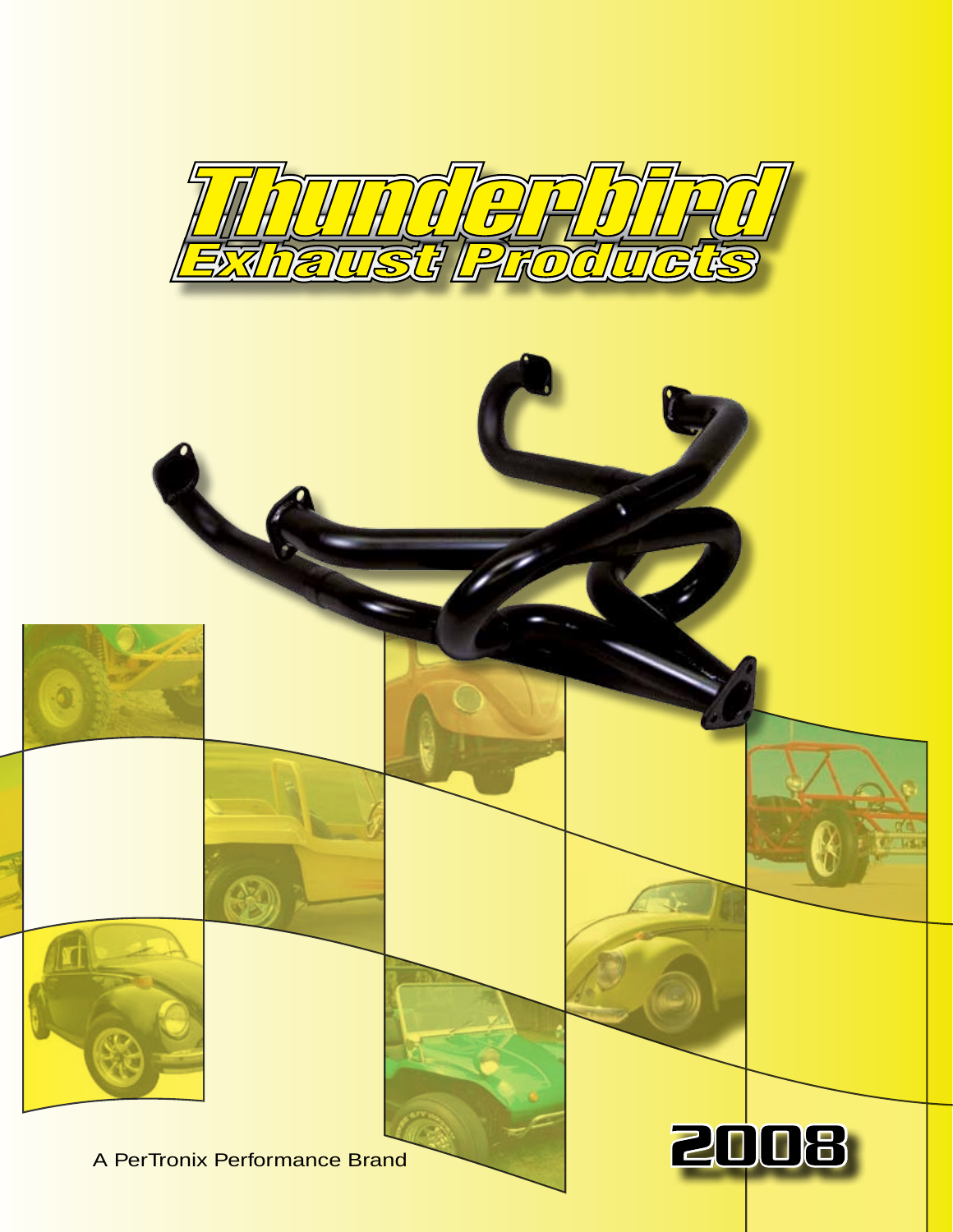

## **TABLE OF CONTENTS**

| <b>Small &amp; Large Flange Systems1</b> |  |
|------------------------------------------|--|
|                                          |  |
| Dune Buggy Systems3                      |  |
| Baja Bug Systems 4                       |  |
| Do It Yourself Products 4                |  |
| Intake Manifolds Inside Back             |  |
|                                          |  |

PerTronix is pleased to present our 2008 Thunderbird exhaust catalog. PerTronix purchased Ermie Immerso Enterprises (Thunderbird Products) in August of 2000. Since that time we have re-branded the street rod, hot rod, and custom fabrication products under the Patriot Exhaust Products name.

The Thunderbird Products brand name which has been part of the exhaust industry since 1967 will continue to be used for our Volkswagen exhaust product line. These products include headers, header systems, mufflers, stingers, flanges, and other accessories for both street and off-road vehicles.

All of our products are made in the USA utilizing CNC mandrel bending machines for precise bends to insure a great fitting product. We also feature Metallic Ceramic Thermal Barrier Coating on most of our products.



# **Limited One Year Warranty**

All Thunderbird exhaust products are guaranteed, to the original purchaser, to be free of defects in materials and workmanship for one year. This warranty covers the replacement/repair of the product only and does not cover the cost of removal and installation, customer applied aftermarket coatings or any discoloration or corrosion of chrome finished surfaces.

Damage or product failure resulting from collision, improper installation, off-road use, road hazards, the use of exhaust insulating wrap or like products or rust occurring after installation, is not covered by the warranty. The warranty extends only to the original purchaser.

Should a part become defective it should be returned to the original selling retailer and must be accompanied with the sales receipt. If there is no retailer in your area, call the factory for a return authorization and return your part prepaid to the factory for inspection. PerTronix reserves the rights to replace or repair the alleged defective part and return the part freight collect.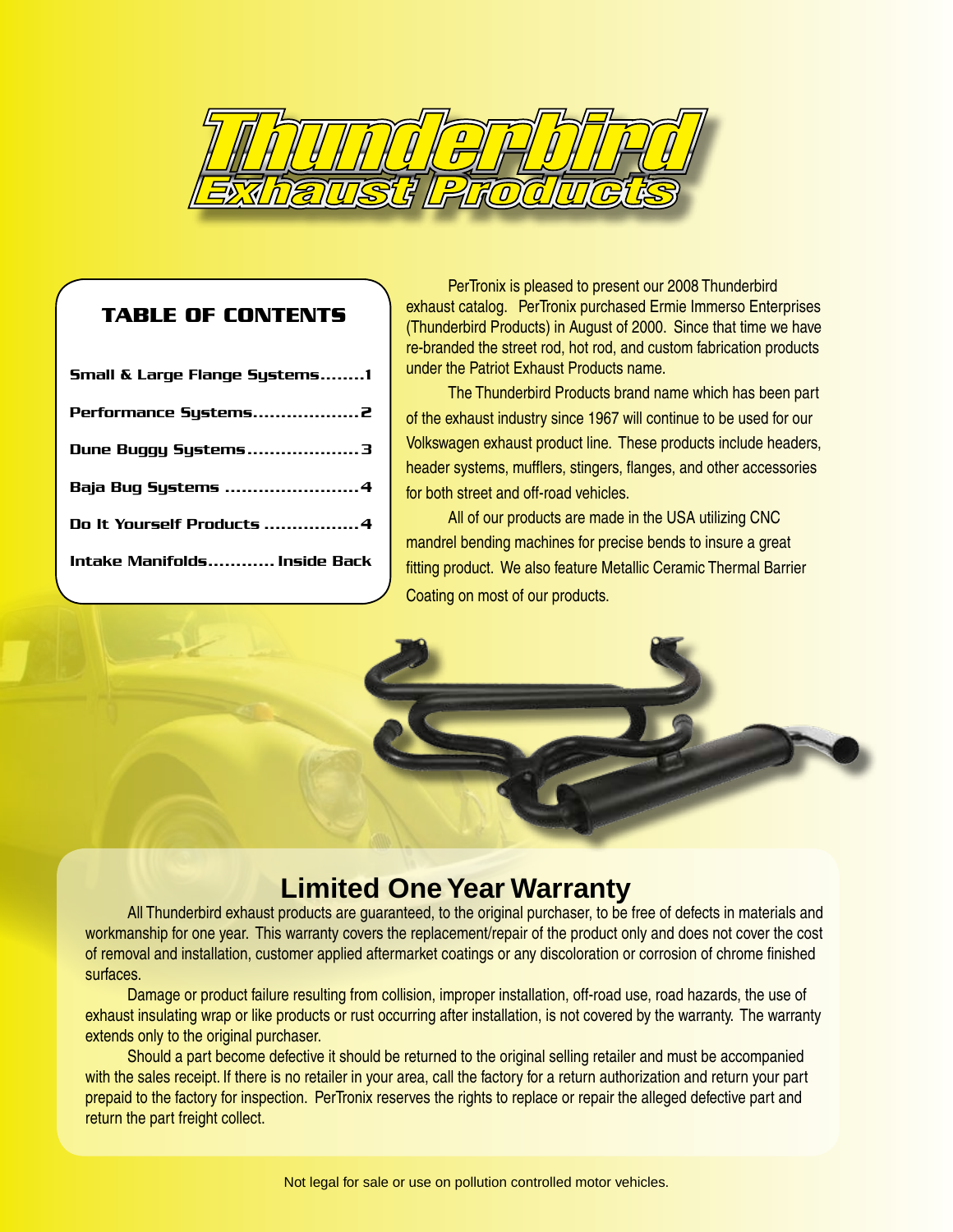## **Small and Large Flange Exhaust Systems**

Our popular small and large flange tuned exhaust systems and headers feature 1010 mild steel tubing with mandrel formed bends for maximum exhaust scavenging. Each header design allows for retention of the original heater system and heat riser tubes. Achieve the look that you want with our wide selection of mufflers and stingers. All necessary gaskets and mountng hardware are included to provide a trouble free installation. Available with standard black finish or with Metallic Ceramic coating.

|                                           | System<br>Part # | Header<br>Only | Muffler<br>Only |
|-------------------------------------------|------------------|----------------|-----------------|
| Small Flange Quiet Exhaust System         |                  |                |                 |
| 1966-73 Type I Beetle, Super Beetle, Ghia |                  |                |                 |
| Black System H4065                        |                  | H41741         | H3920           |
| Ceramic Coated System  H4065-1            |                  | H4061-1        | H3920-1         |
| 1963-71 Type II Bus, Transporter          |                  |                |                 |

| Black SystemH4073              | H41741  | H3940   |
|--------------------------------|---------|---------|
| Ceramic Coated System  H4073-1 | H4061-1 | H3940-1 |

## **Small Flange Stingers and Muffler Inserts**

| Black Stinger          |  |
|------------------------|--|
| Ceramic Coated Stinger |  |
| Chrome Stinger         |  |
| Muffler insert         |  |

| System<br>Part # | Header<br>Only |
|------------------|----------------|

|  | Large Flange Quiet Exhaust System |  |
|--|-----------------------------------|--|

| 1963-71 Type II Bus, Transporter - 1966-73 Type I Beetle, Super Beetle, Ghia |         |         |
|------------------------------------------------------------------------------|---------|---------|
| Black System H4071                                                           | H4070   | H3930   |
| Coated System H4071-1                                                        | H4070-1 | H3930-1 |

## **Hi-Flo Glasspak Exhaust System**

| 1963-71 Type II Bus, Transporter - 1966-73 Type I Beetle, Super Beetle, Ghia |         |       |
|------------------------------------------------------------------------------|---------|-------|
| Black System H4068                                                           | H4070   | H3901 |
| Ceramic Coated System  H4068-1                                               | H4070-1 | H3901 |

## **Zoom Muffler**

Ceramic Chrome System ..Part # H3903

## **Large Flange Stingers and Muffler Inserts**

Black Stinger ..................... Part # H7300 Ceramic Coated Stinger.... Part # H7300-1 Chrome Stinger .................. Muffler insert ..................... Part # H3841

Muffler Only

**H3903**

Part # H7325 Part # H7325-1 Part # H7326 Part # H3838









**w w w . t h u n d e r b i r d e x h a u s t . c o m** 1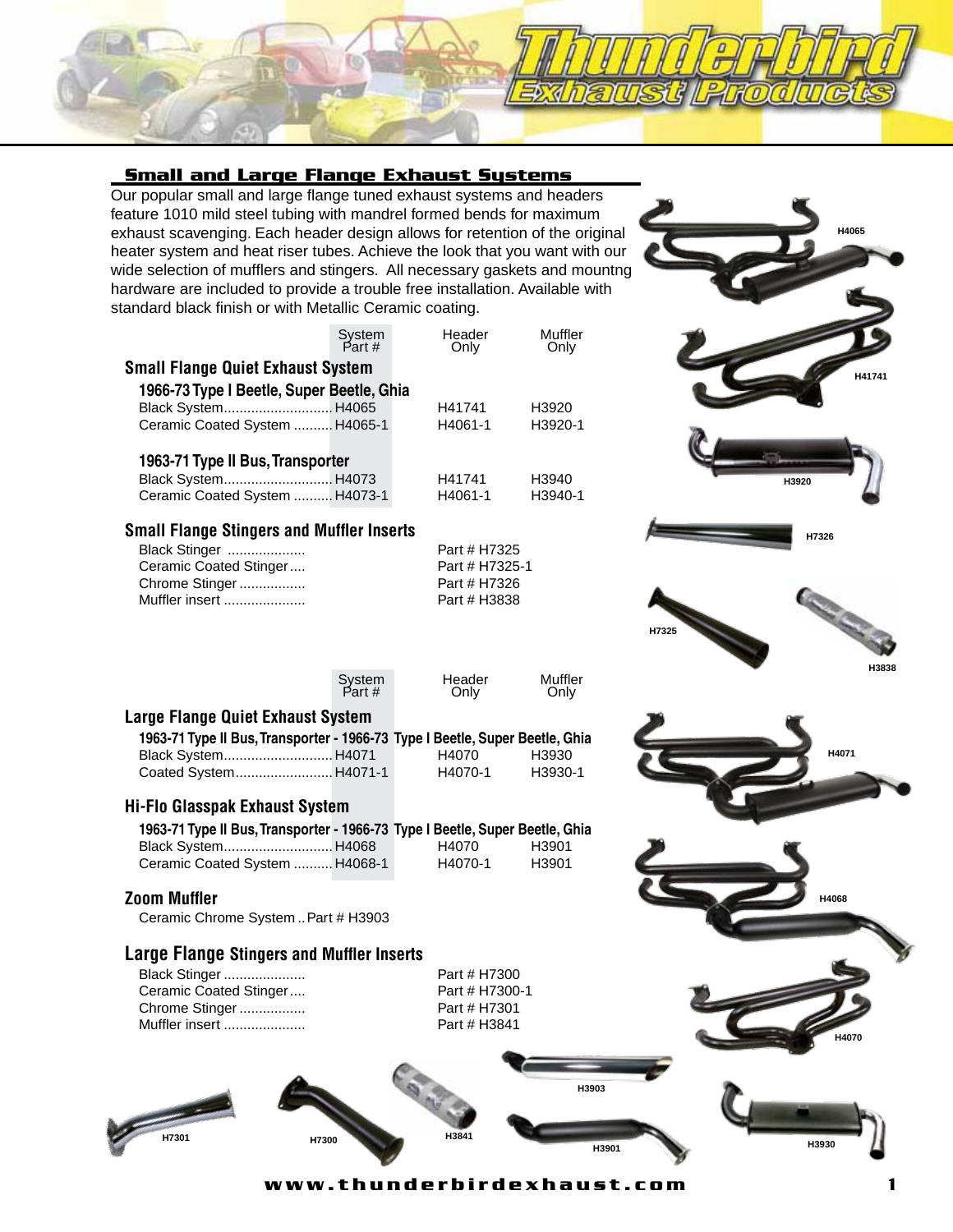

















## **411 and Type II Exhaust System**

Balanced pulse exhaust extraction is possible on this system as identical volume chambers are created by equal length tubes. Precision jig assembly of the mandrel formed components assures ease of installation. **System** Header Muffler

| Part #                                 | Only    | Only    |  |  |
|----------------------------------------|---------|---------|--|--|
| 1972-74 Type II and 411 Exhaust System |         |         |  |  |
| Black System H4001                     | H4000   | H3933   |  |  |
| Metallic Ceramic Coated  H4001-1       | H4000-1 | H3933-1 |  |  |
|                                        |         |         |  |  |

## **Dual Exhaust System**

This specially designed system is dyno-tuned to scavenge gases from alternating cylinders and route them through the original body panel openings into two fully chromed mufflers. The 18-gauge tubing is mandrel-bent and wrinkle free. Chrome-plated 3" diameter. 16 gauge seamless steel mufflers are slant cut and packed with fiberglass. Includes gaskets and instructions.

|                                   | System<br>Part # | Muffler<br>Only |
|-----------------------------------|------------------|-----------------|
| 1966-73 Beetle, SuperBeetle, Ghia |                  |                 |
| Black System H4076                |                  | H3900           |
| Chrome System H4077               |                  | H3900           |

## **World Car Style Exhaust System**

World Car Style Exhaust System has the European look that you want. Complete with fully welded quiet muffler and dual spiral louvered core chrome exhaust tips.

## **1966-73 Beetle, Super Beetle, Ghia**

Black System.....................Part # H4100

## **Competition Merged Exhaust System**

Competition exhaust systems were designed for the serious racer. Our headers use a longer merged collector which provides a gradual transition for exhaust gases. Slip joints permit better seal and fit. Includes gasket and hardware. Available with standard black finish or with Metallic Ceramic coating.

| 1 1/2" Ceramic Coated Header. Part # H4110-1 |  |
|----------------------------------------------|--|
| 1 5/8" Black Header Part # H4111             |  |

1 5/8" Ceramic Coated Header. Part # H4111-1

## **Competition Merged Mufflers Quiet Mufflers**

| Black Muffler                          | Part # H3947 |
|----------------------------------------|--------------|
| Ceramic Coated Muffler  Part # H3947-1 |              |

#### **Stingers and Muffler Inserts**

| Ceramic Coated Stinger Part # H7325-1 |  |
|---------------------------------------|--|
|                                       |  |
|                                       |  |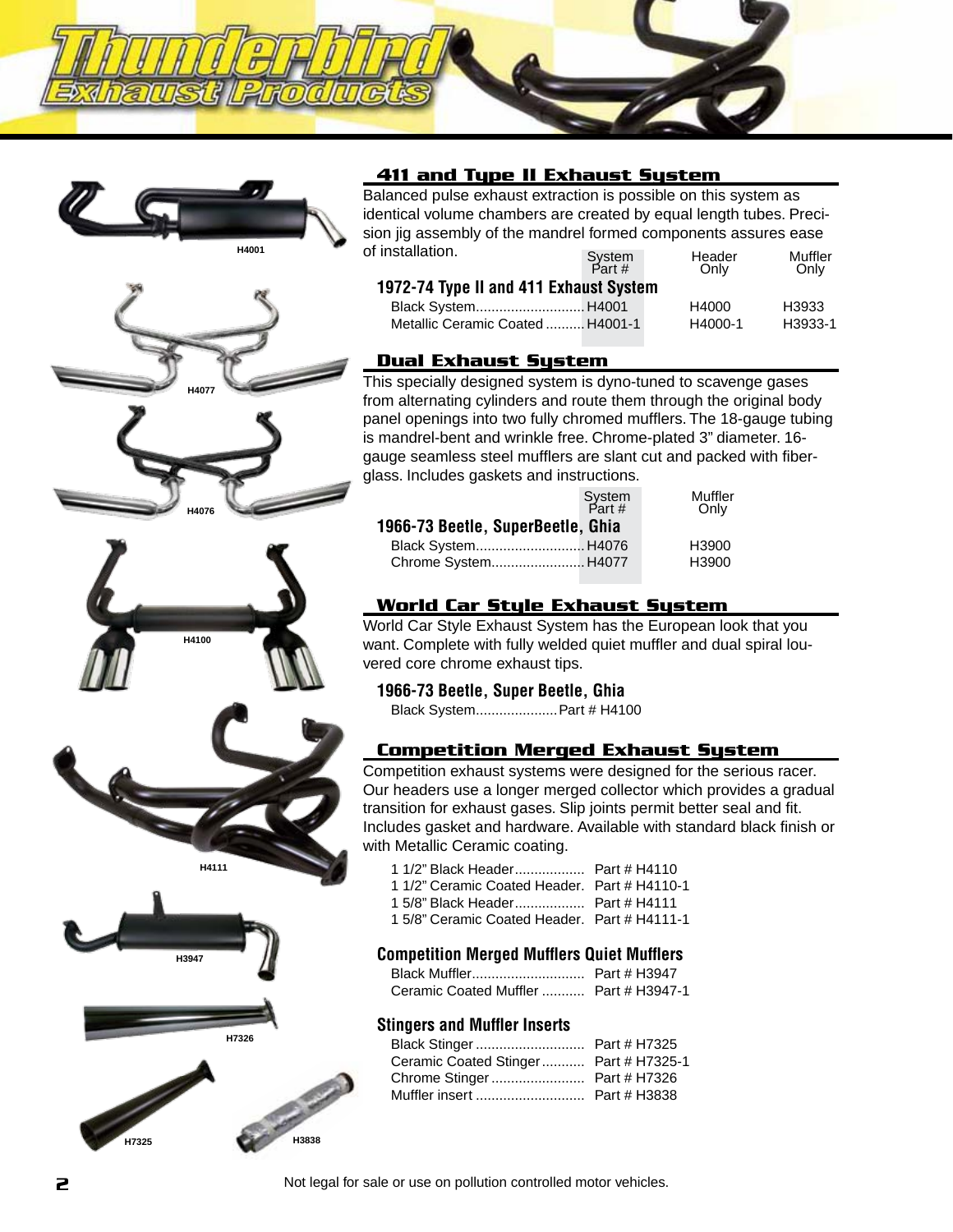

#### **Equal Length Exhaust System**

The new dimension in scavenging. Precision cut primary tubes are balanced to ensure equal length for optimum volumetric efficiency. Even the cylinder offset is compensated for.

Black with Zoom style chrome Muffler Part # H4201<br>Black with Hi-Flo style black Muffler Part # H4200 Black with Hi-Flo style black Muffler



#### **Dune Buggy Dual Exhaust System**

Designed to afford all the performance possible with a dual muffler system. These systems are available with or without heater provision. Features include improved ground clearance, quieter operation and easy engine access.

| Dual Hi-Flo System without heater provision |
|---------------------------------------------|
| Dual Hi-Flo System with heater provision    |
| Dual Zoom System with heater provision      |

Part # H4204 Part # H4202 Part # H4203

| <b>Racing Exhaust System</b>           |                |
|----------------------------------------|----------------|
| Racing Dual Chrome System              | Part # H4205   |
| Racing Dual Ceramic Coated System      | Part # H4205-1 |
| 4 Pipe Chrome System (without muffler) | Part # H4207   |

4 Pipe System Muffler Insert **Part #H3838** 

 $t \# H4207$ 

#### **Tee-Pee Extractor**

The wild one for off-road use. Designed exclusively for open engined vehicles. Equal length 32" tubes afford extra power.

| Ceramic Coated Tee-Pee Extractor H4230-1 |  |
|------------------------------------------|--|

|                     | <b>Black</b> | Coated  | Chrome | Muffler |
|---------------------|--------------|---------|--------|---------|
|                     | Part $#$     | Part#   | Part#  | Insert  |
| Short Stinger H7310 |              | H7310-1 | H7311  | H3841   |
| Long StingerH7312   |              | H7312-1 | H7314  | H3838   |
|                     |              |         |        |         |



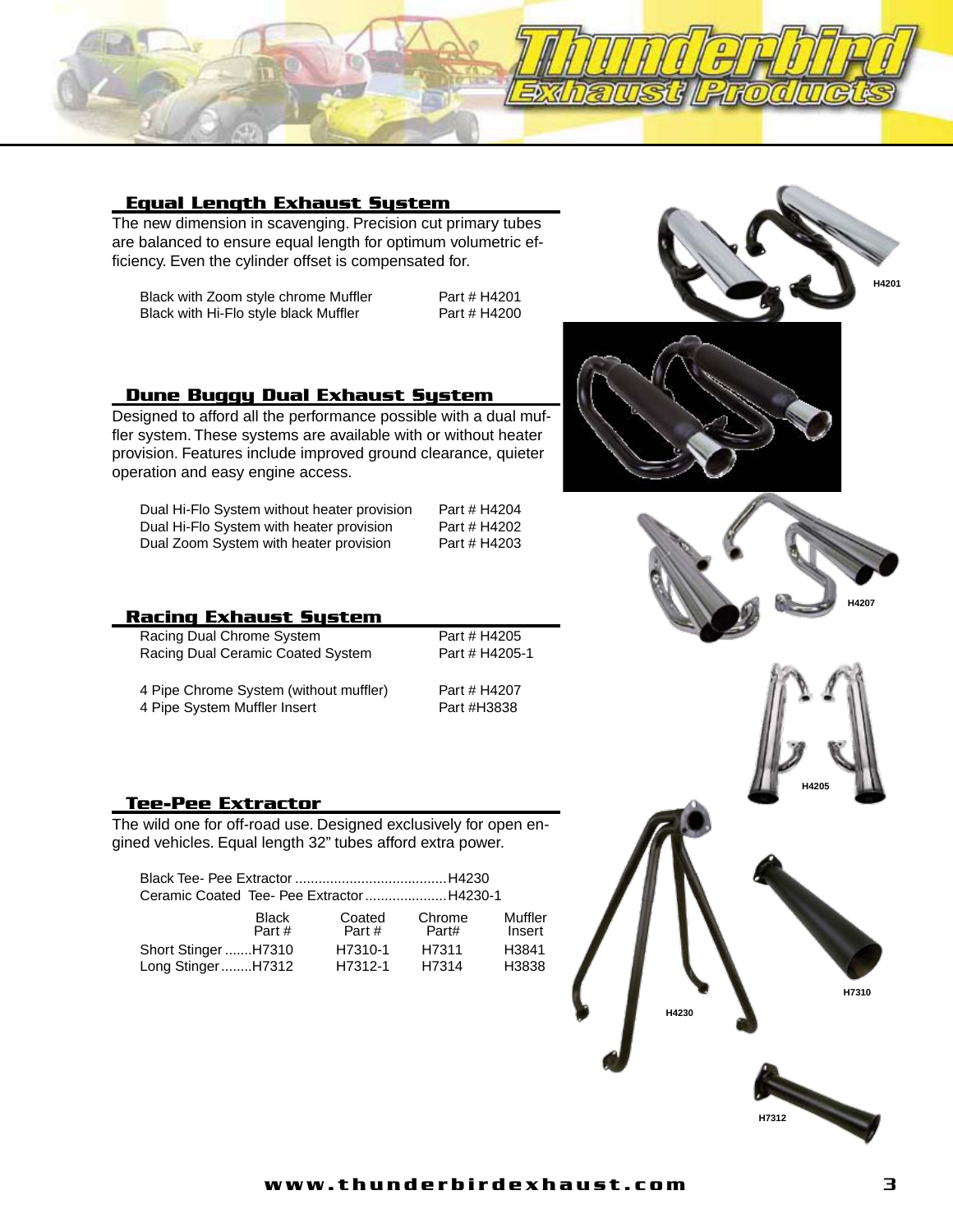## **Baja Bug Exhaust System**

Thunderbird Baja exhaust systems feature 1010 mild steel 1 1/2" tubing with mandrel formed bends for maximum exhaust scavenging. These headers are available with or without accommodations for the original heater. Get the look that you want with our wide selection of mufflers and stingers. Available with standard black finish or with Metallic Ceramic coating.

|                                       | System<br>Part # | Header<br>Only | Muffler<br>Only |  |  |  |
|---------------------------------------|------------------|----------------|-----------------|--|--|--|
| 1300-1600 Type I Baja Exhaust System  |                  |                |                 |  |  |  |
| Without heater Black  H4075           |                  | H4214          | H3935           |  |  |  |
| Without heater Coated  H4075-1        |                  | H4214-1        | H3935-1         |  |  |  |
| Without heater Chrome  H4063          |                  | H4217          | H3936           |  |  |  |
| 1300-1600 Type I Engines with heaters |                  |                |                 |  |  |  |
| With heater Black                     |                  | H4224          | H3935           |  |  |  |
| With heater Coated                    |                  | H4224-1        | H3935-1         |  |  |  |
| With heater Chrome                    |                  | H4227          | H3936           |  |  |  |

#### **Baja Stingers, Mufflers and Muffler Inserts**

| Baja Hi-Flo Muffler Black          | Part # H3905   |
|------------------------------------|----------------|
| Baja Hi-Flo Muffler Ceramic Coated | Part # H3905-1 |
| Baja Stinger Black                 | Part # H7308   |
| Baja Stinger Ceramic Coated        | Part # H7308-1 |
| Baja Stinger Chrome                | Part # H7307   |
| Muffler insert                     | Part # H3839   |
| Replacement J-Bend Stinger Black   | Part # H4240   |

#### **Do-It-Yourself Products**

|       |                                | World Car Resonator Exhaust Tip | Part # H1439  |
|-------|--------------------------------|---------------------------------|---------------|
|       |                                | Exhaust Port Flange 1 1/2"      | Part # H7255  |
|       | H3839                          | Exhaust Port Flange 1 5/8"      | Part # H7256  |
|       |                                | Small Collector Flange 1 3/4"   | Part # H7264  |
|       |                                | Large Collector Flange 2"       | Part # H7258  |
|       |                                | Exhaust Port Gasket             | Part # H7954  |
|       | Small Flange Collector Gasket. | Part # H7956                    |               |
|       | Large Flange Collector Gasket. | Part # H7938                    |               |
|       | Type I J-Tube Black            | Part # H7360                    |               |
|       | Type I J-Tube Coated           | Part # H7360-1                  |               |
| H7307 |                                | Type III J-Tube Black           | Part # H7361  |
| H1439 |                                | Type III J-Tube Chrome          | Part # H7361C |

| Part<br>No. | Gauge                               | Tube<br>Dia. | Radius | Leg<br>А | Leg<br>B |
|-------------|-------------------------------------|--------------|--------|----------|----------|
|             | <b>Universal Mild Steel U Bends</b> |              |        |          |          |
| H7000       | 18                                  | 11/4"        | 21/4"  | 6"       | 6"       |
| H7006       | 18                                  | 13/8"        | 21/2"  | 6"       | 6"       |
| H7007       | 16                                  | 11/2"        | 2"     | 6"       | 6"       |
| H7010       | 18                                  | 11/2"        | ን"     | 6"       | 6"       |
| H7011       | 18                                  | 11/2"        | 21/2"  | 6"       | 6"       |
| H7012       | 18                                  | 11/2"        | 3"     | 6"       | 6"       |
| H7015       | 16                                  | 15/8"        | 21/2"  | 6"       | 6"       |
| H7009       | 16                                  | 1.5/8"       | 6"     | 12"      | 12"      |
| H7016       | 18                                  | 15/8"        | 21/2"  | 6"       | 6"       |
| H7017       | 18                                  | 1.5/8"       | 3"     | 6"       | 6"       |
| H7014       | 18                                  | 1.5/8"       | 6"     | 12"      | 12"      |

**H3905**

**H4240**

**H3935**

**H4075**

| Gauge | Tube<br>Dia. | Radius | eq                                  | eg  |  |
|-------|--------------|--------|-------------------------------------|-----|--|
|       |              |        |                                     |     |  |
| 16    | 11/2"        | ን"     | 6"                                  | 15" |  |
| 18    | 11/2"        | ን"     | 6"                                  | 15" |  |
| 16    | 1.5/8"       | ን"     | 6"                                  | 15" |  |
| 18    | 1.5/8"       | ን"     | 6"                                  | 15" |  |
|       |              |        | <b>Universal Mild Steel J Bends</b> |     |  |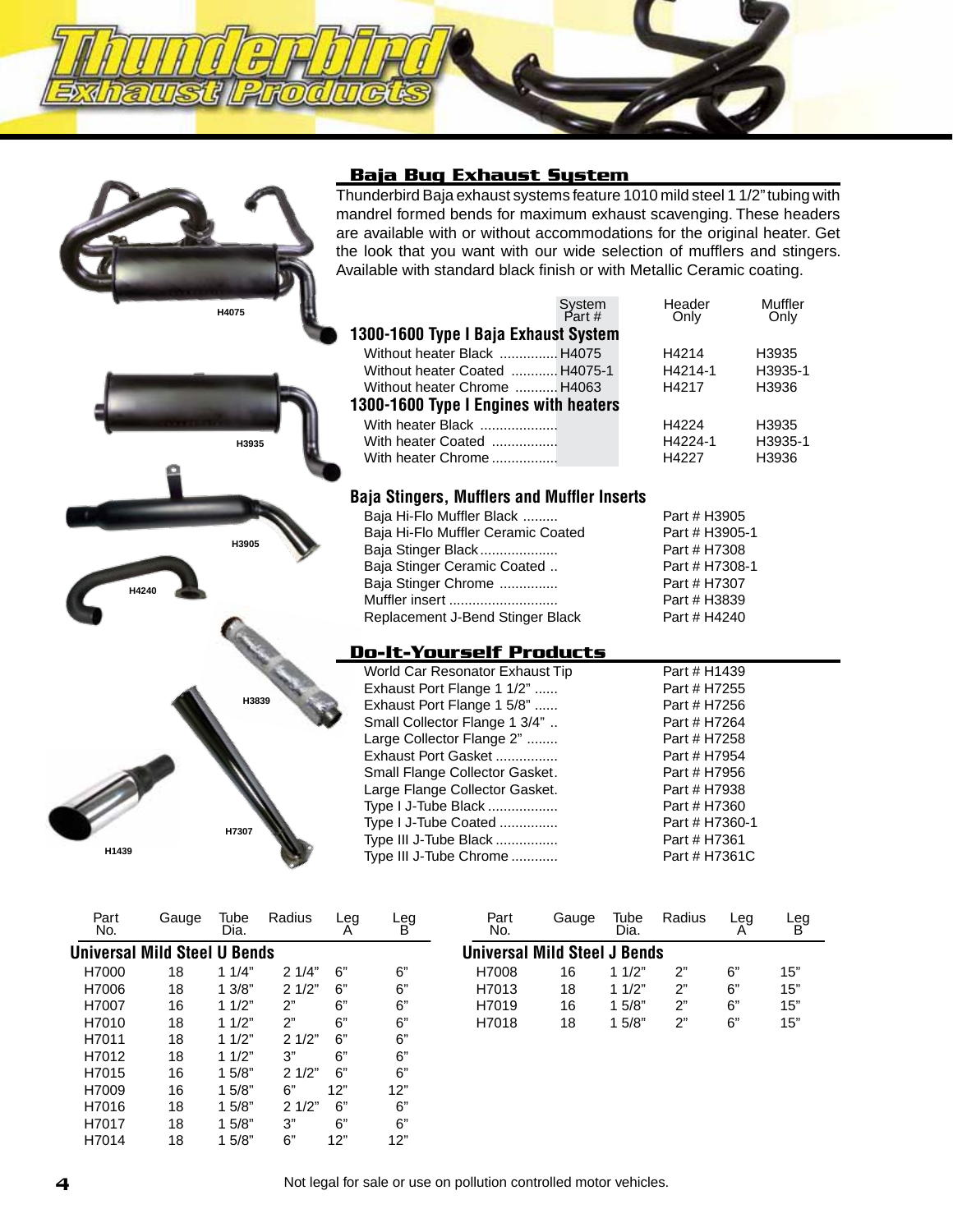

## **Intake Manifolds**

Increase horsepower while improving drivability with these performance intake manifolds. Dual plentum design separates carburetor barrels so fuel is supplied two cylinders per barrel, resulting in increased fuel velocity and atomization.

Single 44 WEBER Manifold Chrome Part # H5190<br>Single 40 or 42 Weber Manifold Chrome Part # H5138 Single 40 or 42 Weber Manifold Chrome

*RMANCE PRODUCTS* 



## **Other Products from...**

## **Flame-Thrower Distributors For Volkswagen Engines**

PerTronix offers a complete line of distributors for Volkswagen engines. From the unparalleled performance of our billet plug and play distributor series to the well known 009 style cast distributor or our dependable vacuum advance distributor, we have what you need.

## **Ignitor & Ignitor II Electronic Ignition**

PerTronix has made it much easier to convert your outdated points ignition to an Ignitor or Ignitor II electronic ignition. Applications are available for most original equipment Bosch distributors as well as the popular 009 and 050 distributors.

## **Flame-Thrower Coils and Spark Plug Wires**

PerTronix has a large selection of performance ignition coils and spark plug wires for VW air cooled engines.

If you demand quality, then demand **PerTronix Performance Products**